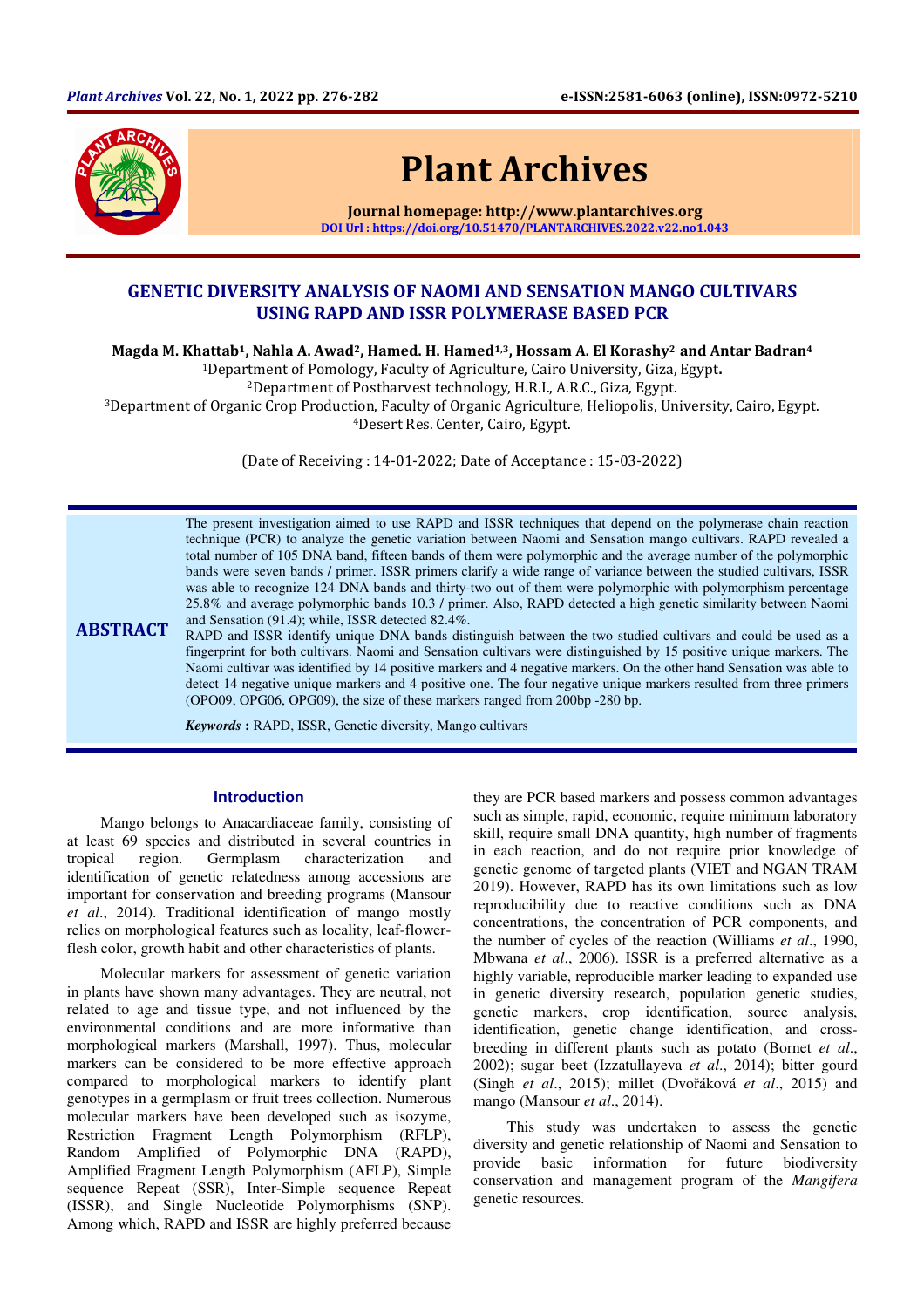#### **Materials and Methods**

## **DNA fingerprint**

## **DNA Extraction**

Total genomic DNA was isolated from Mangifera leaves (2-3 g) using CTAB method as described by Williams *et al*. (1990) with slight modifications.

#### **Randomly Amplified Polymorphic DNA (RAPD)**

## **RAPD- PCR Reactions**

A set of fifteen random 10- mer primers (Table 1) was used in the detection of polymorphism among the two mango genotypes. RAPD-PCR was carried out according to the procedure given by Williams *et al*. (1990) with minor modifications. The amplification reaction was carried out in 50 µl reaction volume containing 1x PCR buffer, 1.5 mM  $MgCl<sub>2</sub>$ , 0.2 mM dNTPs, 1 µM primer, 1U Taq DNA polymerase and 25 ng templates DNA.

## **Thermocycling Profile and Detection of the PCR Products:**

PCR amplification was performed in a Perkin-Elmer/ DNA Thermal Cycler 2400 (Norwalk, CT) programmed to fulfill 40 cycles after an initial denaturation cycle for 5 min at 94 $\sigma$ C. Each cycle consisted of a denaturation step at 94 $\rm{°C}$  for 1 min, an annealing step at  $37^{\circ}$ C for 2 min, and an elongation

Table 1 : Sequence of the RAPD and ISSR primers

step at  $72^{\circ}$ C for 2 min. The primer extension segment was extended to 7 min at  $72^{\circ}$ C in the final cycle. The amplification products were resolved by electrophoresis in a 1.5% agarose gel containing ethidium bromide (0.5µg/ml) in 1X TBE buffer at 95 volts for two hrs. PCR products were visualized on UV light.

## **ISSR-PCR reaction and thermos-cycling profile:**

Twelve ISSR primers were used (Table 1). DNA was amplified according to the following protocol. Each PCR reaction mix of 25 µL contained the 30 ng template DNA, 2.5  $\mu$ L of 10X PCR buffer, 1.5  $\mu$ L of 25mM MgCl2, 2.5  $\mu$ L of the dNTPs mix, 30 pmol of ISSR primer, 1.0 U Taq DNA polymerase (Promega, WI, USA). The amplification was performed in a thermal cycler (Applied Bio Systems, USA) programmed for initial denaturation of 5 min at 94°C; 40 cycles of 2 min denaturation at 94°C, 45 Sec. annealing at 50°C and 2 min extension at 72°C; and final elongation step at 72°C for 7 min. The PCR products were electrophoresed on 1.5% agarose gel containing ethidium bromide 0.5µg/mL in TBE buffer for 2 h at 100 V. After electrophoresis, the gels were observed under an UV-transilluminator, documented in Gel-Doc XR (Bio-Rad) and photographed. The size of the amplicons was determined using 100 bp DNA ladder plus.

|                   | <b>THE T FOUNDATION</b> OF THE IN IT D THIS ISSIN PLINING<br><b>Fifteen decamer arbitrary RAPD primers</b> | Sequence of the primers used in ISSR detection |                            |  |
|-------------------|------------------------------------------------------------------------------------------------------------|------------------------------------------------|----------------------------|--|
| <b>Primer</b>     | Sequence $(5^3-3^3)$                                                                                       | <b>Primer</b>                                  |                            |  |
| OPC <sub>10</sub> | TGTCTGGGTG                                                                                                 | ISSR1                                          | AGAGAGAGAGAGAGAGYC         |  |
| OPC <sub>11</sub> | AAAGCTGCGG                                                                                                 | ISSR <sub>2</sub>                              | AGAGAGAGAGAGAGAGYG         |  |
| OPC <sub>16</sub> | <b>CACACTCCAG</b>                                                                                          | ISSR <sub>3</sub>                              | <b>ACACACACACACACACYT</b>  |  |
| OPC <sub>17</sub> | <b>TTCCCCCCAG</b>                                                                                          | ISSR4                                          | ACACACACACACACACYG         |  |
| OPG01             | <b>CTACGGAGGA</b>                                                                                          | ISSR <sub>5</sub>                              | <b>GTGTGTGTGTGTGTGTYG</b>  |  |
| OPG04             | <b>AGCGTGTCTG</b>                                                                                          | ISSR <sub>6</sub>                              | <b>CGCGATAGATAGATAGATA</b> |  |
| OPG05             | <b>CTGAGACGGA</b>                                                                                          | ISSR7                                          | AGACAGACAGACAGACGC         |  |
| OPG06             | <b>GTGCCTAACC</b>                                                                                          | ISSR8                                          | GATAGATAGATAGATAGC         |  |
| OPG09             | <b>CTGACGTCAC</b>                                                                                          | ISSR9                                          | <b>GACAGACAGACAGACAAT</b>  |  |
| OPG11             | TGCCCGTCGT                                                                                                 | ISSR <sub>10</sub>                             | <b>ACACACACACACACACYA</b>  |  |
| OPO01             | GGCACGTAAG                                                                                                 | ISSR11                                         | ACACACACACACACACYC         |  |
| OPO03             | <b>CTGTTGCTAC</b>                                                                                          | ISSR <sub>12</sub>                             | AGAGAGAGAGAGAGAGYT         |  |
| OPO04             | AAGTCCGCTC                                                                                                 |                                                |                            |  |
| OPO07             | <b>CAGCACTGAC</b>                                                                                          |                                                |                            |  |
| OPO09             | TCCCACGCAA                                                                                                 |                                                |                            |  |

#### **Data Analysis**

The banding patterns generated by RAPD-PCR and ISSR-based markers analyses were compared to determine the genetic relatedness of the tested mango genotypes. The amplified fragments were scored either as present (1) or absent (0). Bands of the same mobility were scored as identical. The genetic similarity coefficient (GS) between two genotypes was estimated according to Dice coefficient (Sneath and Sokal, 1973).

## **Results and Discussions**

## **Polymorphism detected by RAPD marker**

Fifteen primers generated reproducible and easily scorable RAPD profiles (Fig. 1). These produced multiple band profiles with a number of amplified DNA fragments ranging from 2 to 16 (Table2). The total number of amplicons produced by the tested primers was 105 with an average number of 7 amplicons/ primer. While the number of polymorphic fragments ranged from zero to three. In this respect, Souza *et al*. (2011) stated that, PCR of mango DNA using the six selected primers generated a total of 55 polymorphic loci with 100% polymorphism and the number of bands per primer varied between 6 (primers A01 and G10) and 14 (primer N05), with an average of  $9.16 \pm 3.31$  bands per primer. Moreover, Samal *et al*. (2012) used fifteen 10 mer arbitrary primers to detect RAPD markers among commercial cultivars, hybrids and local mango, and reported that RAPD primers yielded an average of 10.4 bands per primer. A maximum number of 16 amplicons were amplified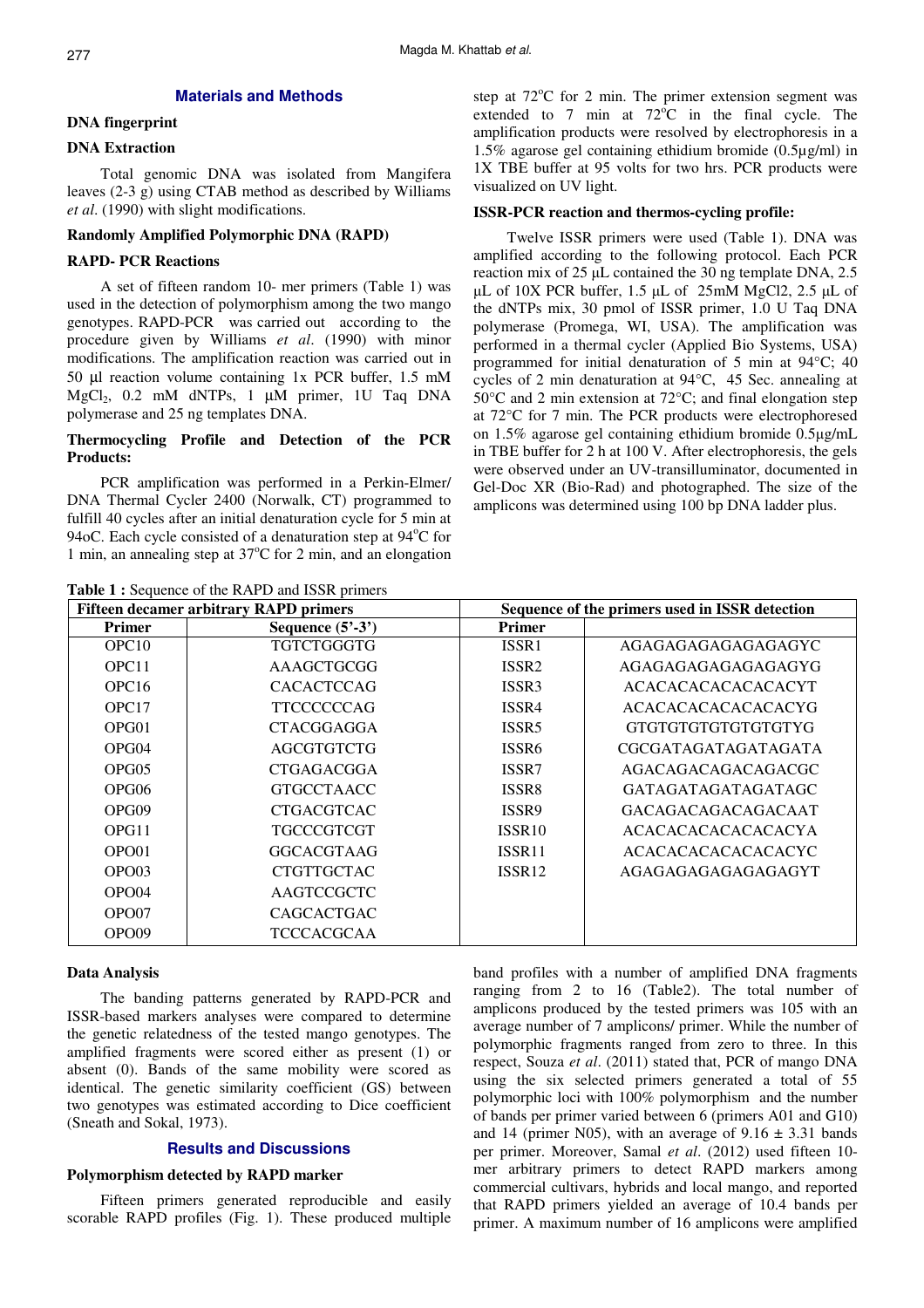with primer OPC11, while the minimum number of amplicons was amplified with primers OPC17, OPG04, OPG11 and OPO07. The highest number of polymorphic bands (3) was obtained with primer OPG06 and OPG09, representing the highest percentage (42.9%) of polymorphism. The average number of polymorhpic

fragments / primer within tested mango genotypes was one amplicon. In this respect, Samal *et al*. (2012) the number of bands produced per RAPD primer within different mango genotypes ranged from eight (RPI-2, OPA-4 and OPA-5), to 15 (RPI-6, OPA-1).



**Fig. 1 :** RAPD profiles of Naomi (N) and sensation (S) cultivars amplified with RAPD primers (A and B). M: molecular weight marker (1Kb ladder plus.)

**Table 2 :** Total number of amplicons, monomorphic amplicons, polymorphic amplicons and percentage of polymorphism as revealed by RAPD markers within two mango cultivars.

| Primer            | Total # of amplicons | Monomorphic<br>amplicons | Polymorphic<br>amplicons |      |
|-------------------|----------------------|--------------------------|--------------------------|------|
| OPC <sub>10</sub> | 9                    | 8                        |                          | 11.1 |
| OPC11             | 16                   | 16                       | 0                        | 0.00 |
| OPC16             | 8                    | 6                        | $\mathfrak{D}$           | 28.0 |
| OPC17             | 3                    | 2                        |                          | 33.3 |
| OPG01             | 9                    | 8                        |                          | 11.1 |
| OPG04             | 2                    | 2                        | 0                        | 0.00 |
| OPG05             | 8                    |                          |                          | 12.5 |
| OPG06             |                      | 4                        | Ĵ,                       | 42.9 |
| OPG09             |                      | 4                        | 3                        | 42.9 |
| OPG11             |                      | 4                        | 0                        | 0.00 |
| OPO01             |                      | 6                        |                          | 14.3 |
| OPO03             | 11                   | 4                        | 0                        | 0.00 |
| OPO04             | 4                    | 10                       |                          | 9.09 |
| OPO07             |                      | 7                        | 0                        | 0.00 |
| OPO09             | 10                   | 9                        |                          | 10.0 |
| Total             | 105                  | 93                       | 15                       |      |
| Average           | 7                    | 6.2                      |                          |      |

## **Polymorphism Detected by ISSR Unanchored Primers**

Twelve unanchored primers were used in the present study; all of these tested primers produced good, reproducible and scorable patterns. The amplification patterns produced by primers ISSR1to ISSR6 and ISSR7 to ISSR12 are shown in Fig.(2A and B respectively). The total number of amplified amplicons by the tested primers was 124 fragments, and the number of amplified DNA fragments by each primer ranged from 4-15 fragments. ISSR2 and ISSR7 amplified the highest number of fragments (15 bands) while, ISSR8 produced the lowest number of amplicons (4bands). The average number of fragments/ primer was 10.3, and the size of these fragments ranged from 180-700 bp. All the used primers produced polymorphic bands (Table

3). The number of polymorphic bands ranged from 1 to 8 resulting in an average polymorphism/ primer of 2.7. ISSR2 revealed the highest number of polymorphic bands (8) while the lowest number of polymorphic amplicons was detected by ISSR3, ISSR4, ISSR8 and ISSR11 (1 band). Therefore, the percent of polymorphism revealed by the different primers ranged from 11.1% to 53.3%. In this context, Viet and Ngan (2019) used ten ISSR primers to evaluate genetic composition of 10 mango genotypes, the tested primers showed clear and reproducible bands. A total 145 bands were generated; out of which 143 bands were polymorphic, accounting for 98.1%. The sizes of amplified bands range from 200 to 2000 bps. The number of bands varied from 10 (primer UBC853) to 18 (primer UBC811). The average of amplified bands and polymorphic bands per primer were 14.5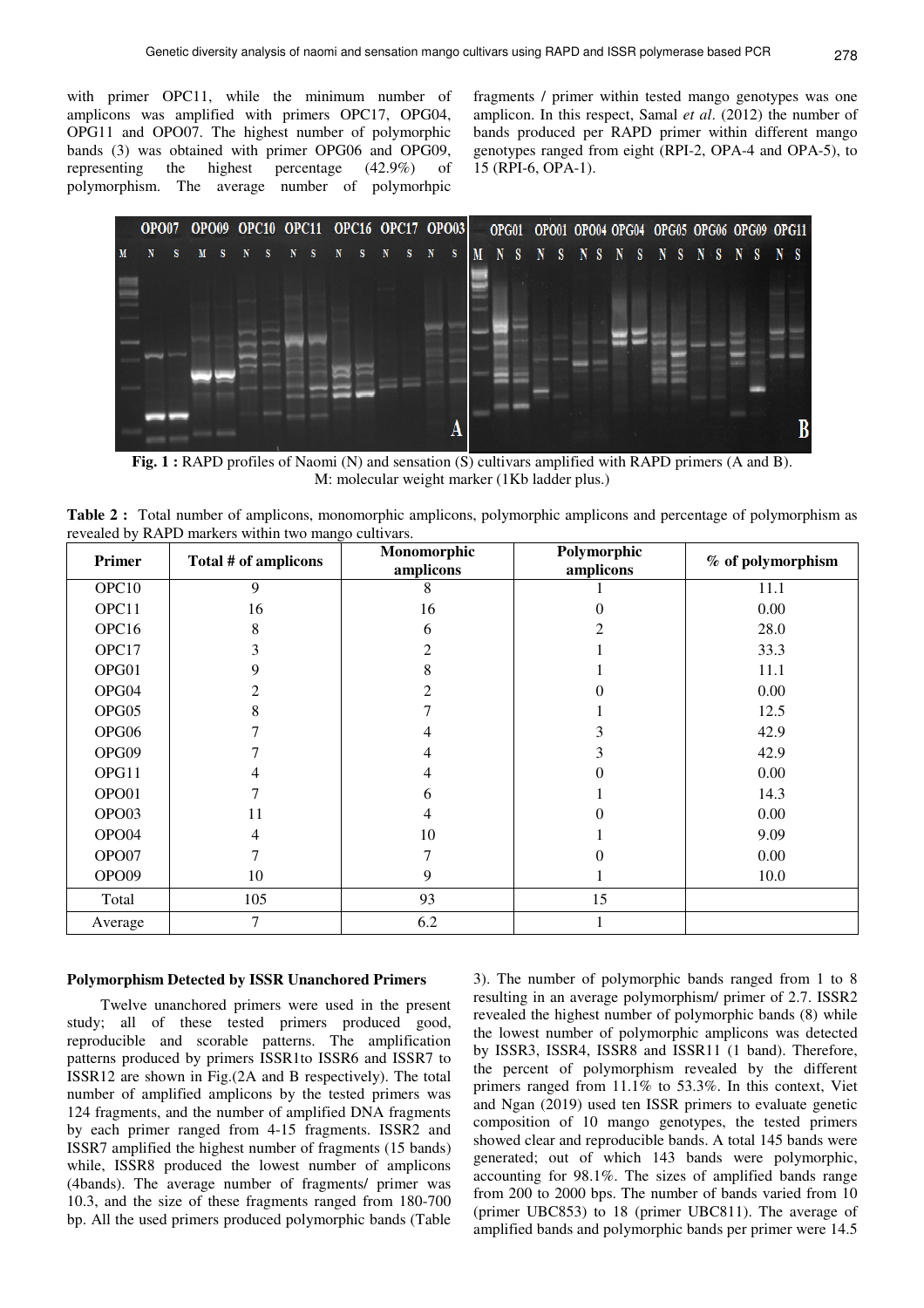and 14.3, respectively. Polymorphic percentage ranged between 92.3% (primer UBC825) to 100% (primer UBC880; UBC855; UBC813; UBC853; UBC809; UBC814; and UBC810), with an average of 98.1%.



**Fig. 2 :** Electrophoretic separation pattern of the ISSR- PCR products (as revealed on 1.8% agarose gel) using the primers (A and B). M: 1Kb ladder plus DNA marker. Lanes 1 and 2 represent the two mango genotypes: Naomi (N) and sensation (s).

**Table 3 :** Total number of amplicons, monomorphic amplicons, polymorphic amplicons and percentage of polymorphism as revealed by ISSR markers within two mango cultivars

| Primer             | Total # of amplicons |     | Polymorphic<br>amplicons | Percent of<br>polymorphism |  |
|--------------------|----------------------|-----|--------------------------|----------------------------|--|
| ISSR1              | 8                    |     |                          | 37.5                       |  |
| ISSR <sub>2</sub>  | 15                   |     |                          | 53.3                       |  |
| ISSR3              |                      |     |                          | 14.3                       |  |
| ISSR4              | 9                    |     |                          | 11.1                       |  |
| ISSR5              | 10                   |     |                          | 40.0                       |  |
| ISSR <sub>6</sub>  | 13                   |     |                          | 15.4                       |  |
| ISSR7              | 15                   | 12  |                          | 20.0                       |  |
| ISSR8              | 4                    |     |                          | 25.0                       |  |
| ISSR9              | 12                   | 10  |                          | 16.7                       |  |
| ISSR <sub>10</sub> | Q                    | h   |                          | 33.3                       |  |
| ISSR11             |                      | 8   |                          | 11.1                       |  |
| ISSR12             | 13                   | 10  | K                        | 23.1                       |  |
| <b>Total</b>       | 124                  | 92  | 32                       |                            |  |
| Average            | 10.3                 | 7.7 | 2.7                      |                            |  |

## **Genetic Relationships as Revealed by RAPD and ISSR Markers:**

In the present study, to determine the genetic relationships between Naomi and Sensation genotypes, the scoring data (1 for presence and 0 for absence) resulting from the 15 tested primers was used to compute the similarity matrices according to Dice (Sneath and Sokal, 1973).The genetic similarity between Naomi and sensation was 91.4%(Table 4) with RAPD marker. While, it was 82.4% (Table 4) with ISSR marker. Souza *et al*. (2011) found that, genetic similarity of RAPD markers were in the range 0.07 (Sensation and Rosa 18) and 0.94 (Rosa 41, Rosa 48 and Rosa 49), with an average value of  $0.36 \pm 0.18$ . Meanwhile, Zulhairil *et al*. (2015) stated that, genetic similarity of ISSR

markers ranged from 0.0938 to 0.8046 among the Mangifera species. Moreover, Samal *et al*., (2012) calculated average Jaccard's similarity among 65 mango genotypes and it was found to be 62.44%. Two reciprocal mango hybrids 'ArkaAruna'('Banganpalli' 9 'Alphonso') and 'Arka Puneet' ('Alphonso' 9 'Banganpalli') showed the maximum similarity coefficient (0.88) among all 65 genotypes. Pruthvish and Chikkaswamy (2016) mentioned that genetic analysis of RAPD markers based on Ward s method of Euclidean distance showed genetic similarity among the collection of Mango varieties. The collection of Alphonso & Bangalora was closest with the maximum similarity (95%) whereas Mulgoa and Neelum forms separate cluster than other varieties.

Table 4 : Genetic similarity (GS) matrices computed according to Dice coefficient from RAPD and ISSR

| Genetic similarity detected by RAPD marker |          |             | Genetic similarity detected by ISSR marker |          |                    |
|--------------------------------------------|----------|-------------|--------------------------------------------|----------|--------------------|
|                                            | Naomi    | Sensation   | Naomi                                      | Naomi    | <b>Sensation</b>   |
| Naomi                                      | 100 $\%$ |             |                                            | 100 $%$  |                    |
| <b>Sensation</b>                           | 91.4 $%$ | 100<br>$\%$ | Sensation                                  | 82.4 $%$ | <b>100</b><br>$\%$ |

## **Genotype Identification by Unique RAPD Markers:**

As shown in Tables (5), the RAPD assay permitted the identification of the two mango cultivars by unique positive and/or negative markers. Two mango genotypes were characterized by 15 positive unique RAPD markers.

Among the tested primers, 10 exhibited negative markers and 10 revealed positive markers. These identified 30 unique markers across the two mango cultivars. The RAPD primers generating the different markers and the markers approximate size are listed in Table (5). Naomi was characterized by the highest number of positive unique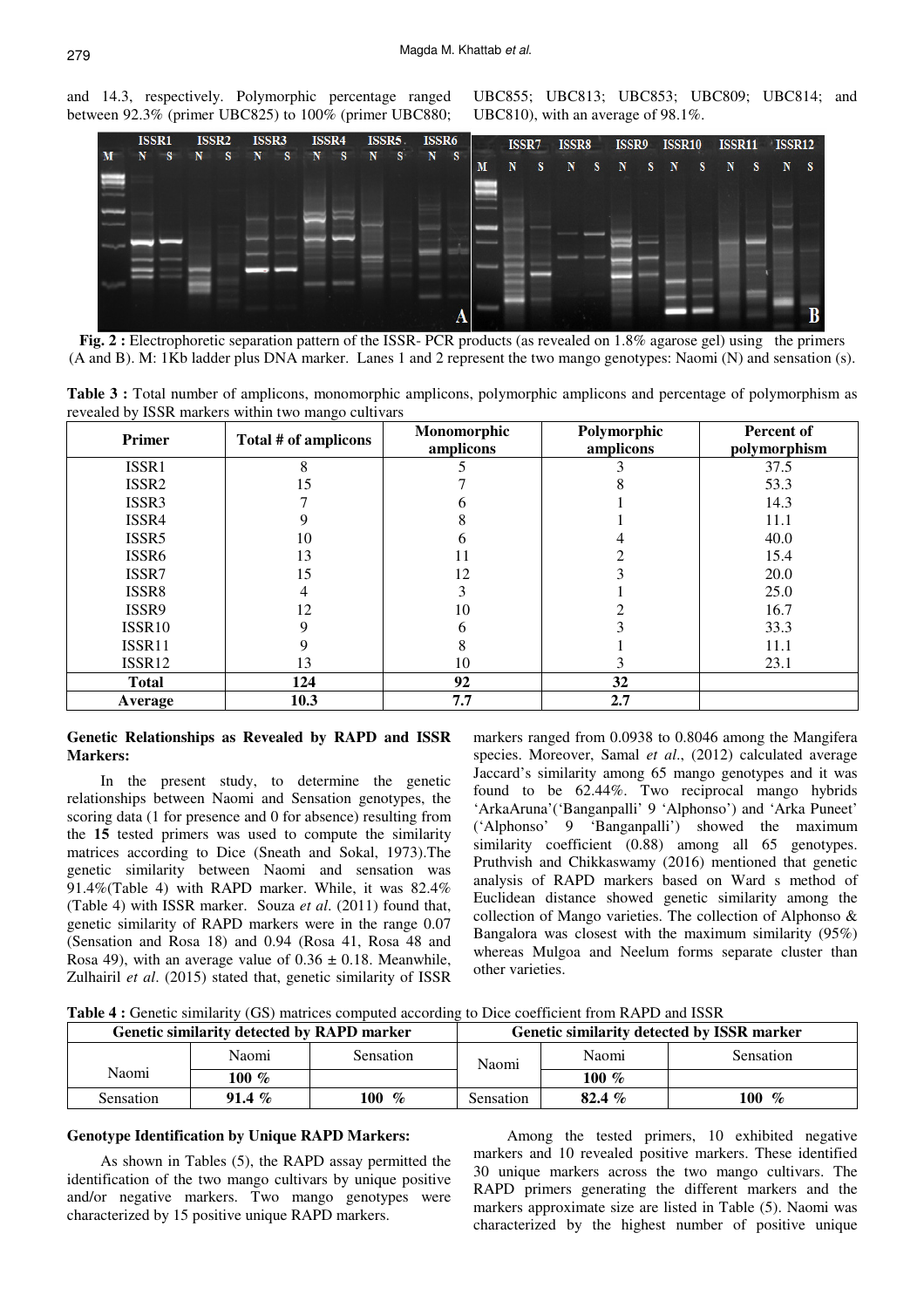markers (14) and lowest negative markers (4). Meanwhile, Sensation revealed 4 positive and 14 negative unique markers; the four negative markers resulted from three primers (OPO09, OPG06 and OPG09). The size of these unique markers ranged from 200 to 850 bp. Certain primers, were more informative than the others e.g., OPC16, OPG06 and OPG09 since they identified the highest number of unique positive and negative markers (6),these primers together had the potential to identify the two mango genotypes. In this respect, Ibrahim *et al*. (2016) stated that RAPD assay permitted the identification of 9 mango genotype and elven hybrids by unique positive and/or negative markers. Eight out of the nine genotypes were characterized by 11 positive unique RAPD markers. Among these eight genotypes, two were also characterized by

negative RAPD markers. Among the tested primers, three exhibited negative markers and six revealed positive markers. These identified 18 unique markers across the twenty tested genotypes. Hybrid H2 was characterized by the highest number of unique markers; three are negative and one was positive marker. This was followed by H1 which revealed three positive unique markers, one of these markers resulted from primer OPZ18 and two from OPO16. On the other hand, the lowest number of unique markers was detected in H3, H4, H6, H11 and Sensation genotype which were identified by only one unique positive marker. The size of these unique markers ranged from150 to 1306 bp. Certain primers, were more informative than the others e.g., OPC17, and OPO16 since they identified the highest number of genotypes (3).The presence of unique.

**Table 5 :** The two mango cultivars characterized by unique positive and / or negative RAPD markers, marker size and total number of markers identifying each cultivar.

|              | <b>Unique positive markers</b> |                   |                | Unique negative markers |                   |                | Grand        |
|--------------|--------------------------------|-------------------|----------------|-------------------------|-------------------|----------------|--------------|
|              | Size of the                    |                   | Total # of     | Size of the             |                   | Total # of     |              |
| Genotype     | marker                         | <b>Primer</b>     | mar-kers/      | marker                  | <b>Primer</b>     | markers/       | <b>Total</b> |
|              | band (bp)                      |                   | accession      | band (bp)               |                   | accession      |              |
| Naomi        | 700                            | OPC <sub>10</sub> |                | 450                     | OPO09             |                |              |
|              | 550, 620                       | OPC <sub>16</sub> |                | 290, 350                | OPG06             |                |              |
|              | 850                            | OPC17             |                | <b>260</b>              | OPG09             |                |              |
|              | 500                            | OPO03             | 11             |                         |                   | $\overline{4}$ | 15           |
|              | 360                            | OPG01             |                |                         |                   |                |              |
|              | 240                            | OPO01             |                |                         |                   |                |              |
|              | 340                            | OPG05             |                |                         |                   |                |              |
|              | 540                            | OPG06             |                |                         |                   |                |              |
|              | 200, 340                       | OPG09             |                |                         |                   |                |              |
| Sensation    | 450                            | OPO09             |                | 700                     | OPC <sub>10</sub> |                |              |
|              | 290, 350                       | OPG06             | $\overline{4}$ | 550, 620                | OPC <sub>16</sub> | 11             | 15           |
|              | 260                            | OPG09             |                | 850                     | OPC17             |                |              |
|              |                                |                   |                | 500                     | OPO03             |                |              |
|              |                                |                   |                | 360                     | OPG01             |                |              |
|              |                                |                   |                | 240                     | OPO01             |                |              |
|              |                                |                   |                | 340                     | OPG05             |                |              |
|              |                                |                   |                | 540                     | OPG06             |                |              |
|              |                                |                   |                | 200, 340                | OPG09             |                |              |
| <b>Total</b> |                                |                   | 15             |                         |                   | 15             | 30           |

## **Genotype Identification by Unique ISSR Markers:**

In the present study, genotype–specific ISSR unique markers could distinguish both Naomi and Sensation cultivars. The ISSR-primers generating the markers and the markers approximate size are shown in Table (6). Both of the tested genotypes were characterized by both positive and negative unique ISSR markers. Naomi genotype was characterized by 24 unique markers with marker size ranged from 180-900 bp. The same unique markers (24) were observed with sensation genotype; however, these markers were negatively unique for sensation genotype. Moreover, eight unique negative markers were detected with Naomi genotypes, these markers were positively unique with sensation genotype and recording molecular weight ranged from 170-500 bp.

Primer ISSR2 represents putative informative primer that could score 5 unique positive and negative markers with

Naomi and sensation, respectively, followed by ISSR1, ISSR5 and ISSR10 that scored three unique primers with both of the tested genotypes. While, remaining primers were able to identify one or two unique markers (Table 6). The obtained results were in agreement with the findings of Samant *et al.* (2010), who identified fifty three mango genotype out of sixty – three with two ISSR primers (UBC812 and UBC- 891), meanwhile, ISSR-5 primer identify the lowest number of genotype (17). Moreover, primers UBC- 812, UBC- 891, UBC-808 and UBC-836 were found to be of high value for fingerprinting in mango as they were able to resolve 58, 57, 55 and 55 out of 63 selected mango genotypes for the study. Moreover, Fang *et al.* (1998) concluded that accessions with many unique ISSR fragments could be useful for expanding the germplasm base of breeding programs.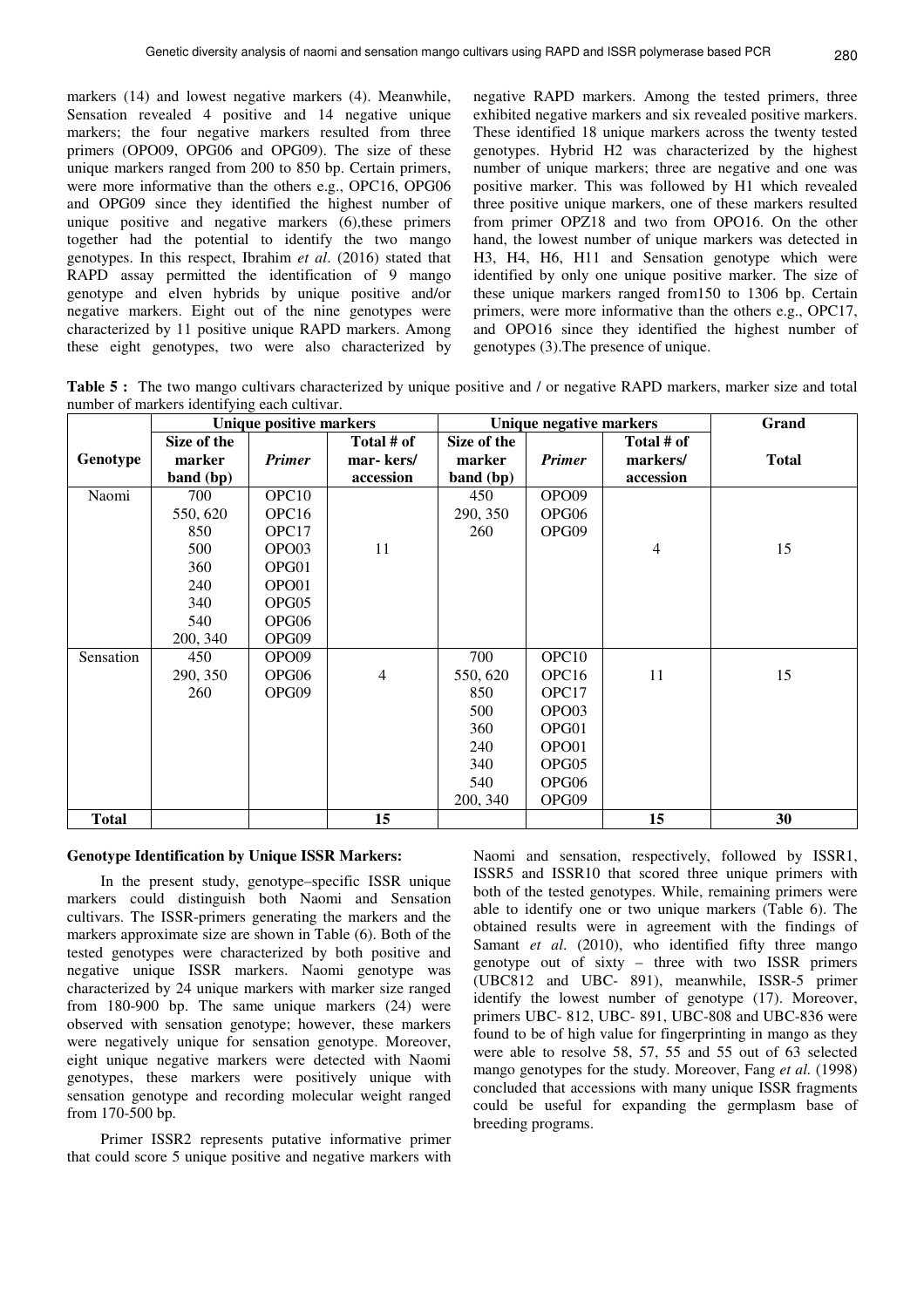|           | <b>Unique positive markers</b> |                    |            | Unique negative markers | Grand              |            |              |
|-----------|--------------------------------|--------------------|------------|-------------------------|--------------------|------------|--------------|
|           | Size of the                    |                    | Total # of | Size of the             |                    | Total # of |              |
| Genotype  | marker band                    | <b>Primer</b>      | markers/   | marker band             | <b>Primer</b>      | markers/   | <b>Total</b> |
|           | (bp)                           |                    | accession  | (bp)                    |                    | accession  |              |
| Naomi     | 470, 800, 900                  | ISSR1              |            | 170, 210, 270           | ISSR2              |            |              |
|           | 200, 230, 240,                 | ISSR <sub>2</sub>  |            | 270                     | ISSR5              |            |              |
|           | 290, 300                       | ISSR <sub>2</sub>  |            | 500                     | ISSR7              |            |              |
|           | 400                            | ISSR <sub>3</sub>  |            | 280                     | ISSR8              | 8          | 32           |
|           | 300                            | ISSR4              | 24         | 410                     | ISSR11             |            |              |
|           | 190, 220, 450                  | ISSR5              |            | 230                     | ISSR11             |            |              |
|           | 380, 430                       | ISSR <sub>6</sub>  |            |                         |                    |            |              |
|           | 490, 700                       | ISSR7              |            |                         |                    |            |              |
|           | 180, 480                       | ISSR9              |            |                         |                    |            |              |
|           | 450, 480, 510                  | ISSR <sub>10</sub> |            |                         |                    |            |              |
|           | 240, 550                       | ISSR12             |            |                         |                    |            |              |
| Sensation | 170, 210, 270                  | ISSR <sub>2</sub>  |            | 470, 800, 900           | ISSR1              |            |              |
|           | 270                            | ISSR5              |            | 200, 230, 240,          | ISSR <sub>2</sub>  |            |              |
|           | 500                            | ISSR7              |            | 290, 300                | ISSR <sub>2</sub>  |            |              |
|           | 280                            | ISSR8              | $8\,$      | 400                     | ISSR <sub>3</sub>  | 24         | 32           |
|           | 410                            | ISSR11             |            | 300                     | ISSR4              |            |              |
|           | 230                            | ISSR11             |            | 190, 220, 450           | ISSR <sub>5</sub>  |            |              |
|           |                                |                    |            | 380, 430                | ISSR <sub>6</sub>  |            |              |
|           |                                |                    |            | 490, 700                | ISSR7              |            |              |
|           |                                |                    |            | 180, 480                | ISSR9              |            |              |
|           |                                |                    |            | 450, 480, 510           | ISSR <sub>10</sub> |            |              |
|           |                                |                    |            | 240, 550                | ISSR12             |            |              |
| Total     |                                |                    | 32         |                         |                    | 32         | 64           |

**Table 6 :** The two mango cultivars characterized by unique positive and / or negative ISSR markers, marker size and total number of markers identifying each cultivar.

## **Conclusion**

In summary, this study showed that RAPD and ISSR are useful markers in genetic diversity studies based on the very high polymorphism level detected by the primers in *Mangifera* genotypes. The RAPD and ISSR markers are also suitable for determining the genetic similarity among the *Mangifera* species. It is also recommended that these *Mangifera* accessions need to be conserved on farm and also collected for germplasm collection for conservation programmes. Perhaps these accessions may become useful as a genetic material in the breeding research in the future, especially the wild relatives of *Mangifera* species which are capable of developing resistant factors to disease and pest of mango cultivation.

## **Reference**

- Dvořáková, Z.; Čepková, P.H.; Janovská, D.; Viehmannová, I.; Svobodová, E.; Cusimamani, E.F.; Milella, L. (2015). Comparative analysis of genetic diversity of 8 millet genera revealed by ISSR markers. *Emir. J. Food Agric*.; 27(8): 617-628.
- Fang, D.Q. and Roose, M.L. (1997). Identification of closely related Citrus cultivars by inter simple sequence repeats. *Theor. Appl. Genet*.; 95: 408-417.
- Fang, D.Q.; Roose, M.L.; Kruger, R.R. and Federici, C.T. (1997). Fingerprinting trifoliate orange germplasm accessions with isozymes, RFLPs and ISSR markers. *Theor. Appl.Genet.;* 95: 211-219.
- Ibrahim, A.M.F.; Attla A.M.; Awad N.A.; Shishatawy, H.M.EL and Ali, S.A. (2016). Genetic Diversity Studied on Some Polyembryoinc & Monoembryonic Mango Genotypes using Morphological and Molecular markers. *Alex. J. Agric. Sci.,* 61(1): 1-11.
- Izzatullayeva, V.; Akparov, Z.; Babayeva, S.; Ojaghi, J. and Abrasov, M. (2014). Efficiency of using RAPD and ISSR markers in evaluation of genetic diversity in sugar beet. *Turk. J. Biol*., 38: 429-438.
- Mansour, H.; Mekki, L.E. and Hussein, M.A. (2014). Assessment of genetic diversity and relationships among Egyptian mango (*Mangifera indica* L.) cultivars grown in Suez Canal and Sinai region using RAPD markers. *Pak. J. Biol. Sci*., 17(1): 56-61.
- Marshall, D.F. (1997). Meeting training needs in developing countries," in Molecular Genetic Techniques for Plant Genetic Resources: Report of an IPGRI Workshop, W.G. Ayad, T. Hodgkin, A. Jaradat, and V.R. Rao, Eds.; 128–134, IPGRI, Rome, Italy.
- Mbwana, J.; Bolin, I.; Lyamuya, E.; Mhalu, F. and Lagergard, T. (2006). Molecular characterization of *Haemophilus ducreyi* isolates from different geographical locations. *J. Clin. Microbiol*., 44(1): 132- 137.
- Samal, K.C.; Jena, R.C.; Swain, S.S.; Das, B.K. and Chand, P.K. (2012). Evaluation of genetic diversity among commercial cultivars, hybrids and local mango (*Mangifera indica* L.) genotypes of India using cumulative RAPD and ISSR markers. *Euphytica* (2012) 185:195–213.
- Singh, A.; Behera, T.; Chandel, D.; Sharma, P. and Singh, N. (2015). Assessing genetic relationships among bitter gourd (*Momordica charantia* L.) accessions using intersimple sequence repeat (ISSR) markers. *J. Hort. Sci. Biotechnol*., 82: 217- 222.
- Sneath, P.H.A. and Sokal, R.R. (1973). Numerical Taxonomy. Freeman, San Francisco, California